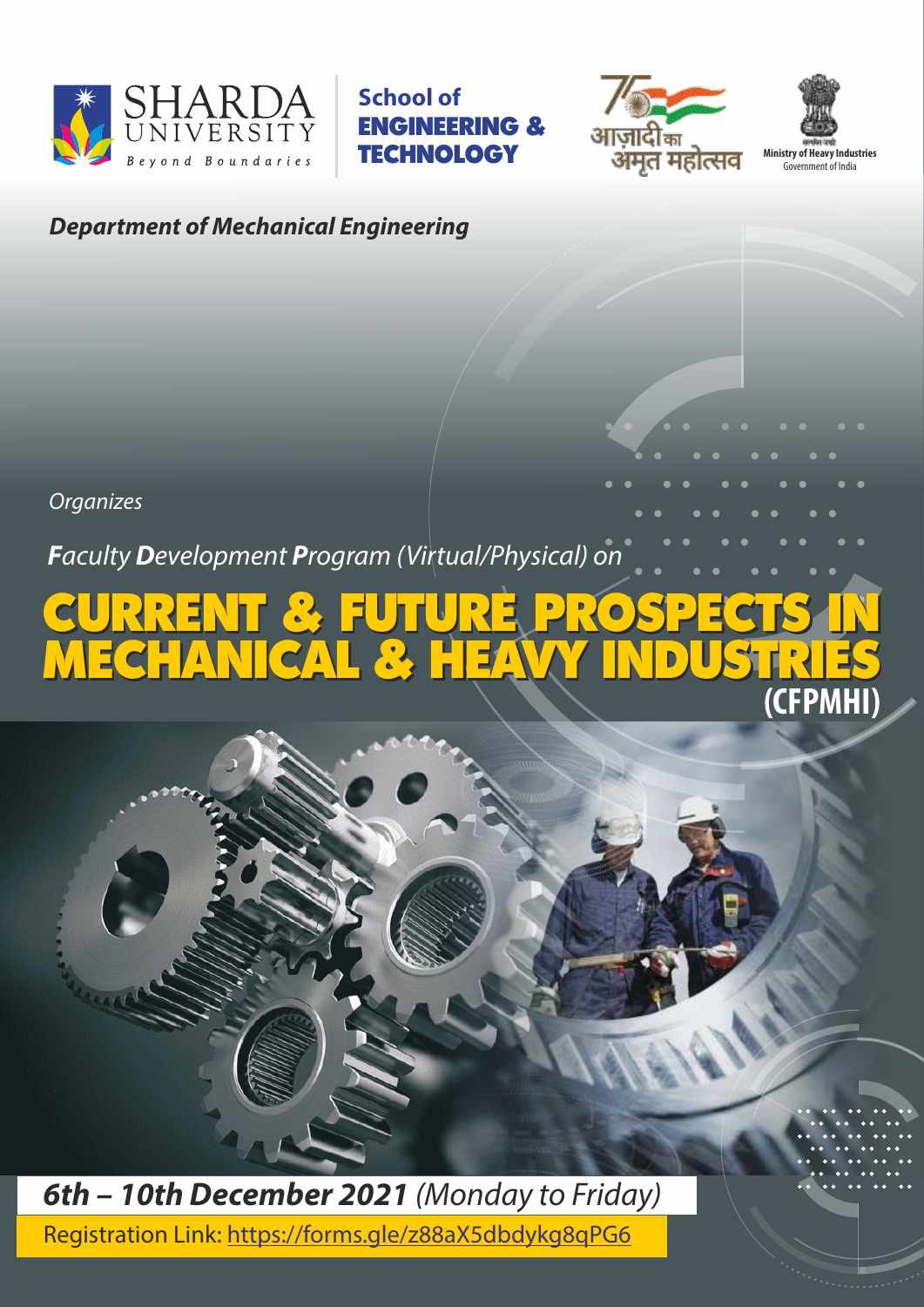## **ABOUT THE UNIVERSITY**

Sharda University is a leading Educational institution based out of Greater Noida, Delhi NCR. A venture of the renowned Sharda Group of Institutions (SGI), The University has established itself as a high quality education provider with prime focus on holistic learning and imbibing competitive abilities in students. The University is approved by UGC and prides itself in being the only multi-discipline campus in the NCR, spread over 63 acres and equipped with world class facilities.

Sharda University promises to become one of the India's leading universities with an acknowledged reputation for excellence in research and teaching. With its outstanding faculty, world class teaching standards, and innovative academic programs, Sharda intends to set a new benchmark in the Indian education system.

## **MINISTRY OF HEAVY INDUSTRIES (GOVERNMENT OF INDIA)**

The Ministry of Heavy Industries (MHI) entails for promoting the engineering industry viz. machine tools, heavy electrical, industrial machinery, and auto industry and administration of 29 operating CPSEs and 4 autonomous organizations. The CPSEs under the Ministry are engaged in the manufacture and in consultancy and contracting services. The CPSEs under the Ministry manufacture a wide range of products Boilers, Gas/Steam/ hydro turbines, industrial machinery, turbo generators, three-wheelers, tractors, and consumer products such as paper, salt, tyres and watches.. The capital goods scheme of MHI envisages financial assistance for setting up and strengthening the technology development and common manufacturing/ services infrastructure. Six TIPs have been launched under CEFC component of Phase I for bringing the country's technical resources and the concerned Industries on to one network to kick start and facilitate identification of technology problems faced by the Industry.

#### **ABOUT THE DEPARTMENT**

#### **"Come as you are. Leave as you want to be"**

This has been the motto of Mechanical Engineering Department of Sharda University right since its inception. By choosing this department, one will join a dynamic community where he/she will be challenged and supported to achieve one's goals. One will learn how to take a product from initial concept, to design and manufacture. A degree in Mechanical Engineering will pitchfork the student on the path to learn about mechanical design, structures, and materials, then select specialist topics to study. Project work throughout the degree provides the opportunity to apply one's design skills to real-world problems.

#### **PROGRAM OVERVIEW**

The program will be focused on enlightening the participants in regards to the emerging technologies in Mechanical Engineering and heavy industries, which will be helpful for them in their future endeavors in teaching learning and research activities. This course includes innovative lectures, demonstrations, and visualization in emerging trends and technology. Thus, the FDP will eventually open opportunities for teaching, learning, research, and consultancy in the upcoming areas of mechanical Engineering and heavy industries including earth moving and mining machinery.

#### **WHO CAN ATTEND?**

Faculty members and Research Scholars (PG and Ph.D.) of Universities/ Institutes who wish to expand their<sup>o</sup> knowledge about advancement in Mechanical Engineering. This can also be fruitful for persons working in different industries related to Mechanical engineering.

#### **REGISTRATION**

Interested applicants need to register ONLINE with the following link: **https://forms.gle/z88aX5dbdykg8qPG6 Last Date** for Registration is **4th December 2021**.

#### **NOTE:-**

- **•** No Registration Fee, but there are limited seats available.
- **•** Preference will be given to faculties followed by Research scholars.
- Certificates will be awarded to the participants who will satisfy the requirement of minimum attendance (80%) and secure minimum 60% marks in the quiz.